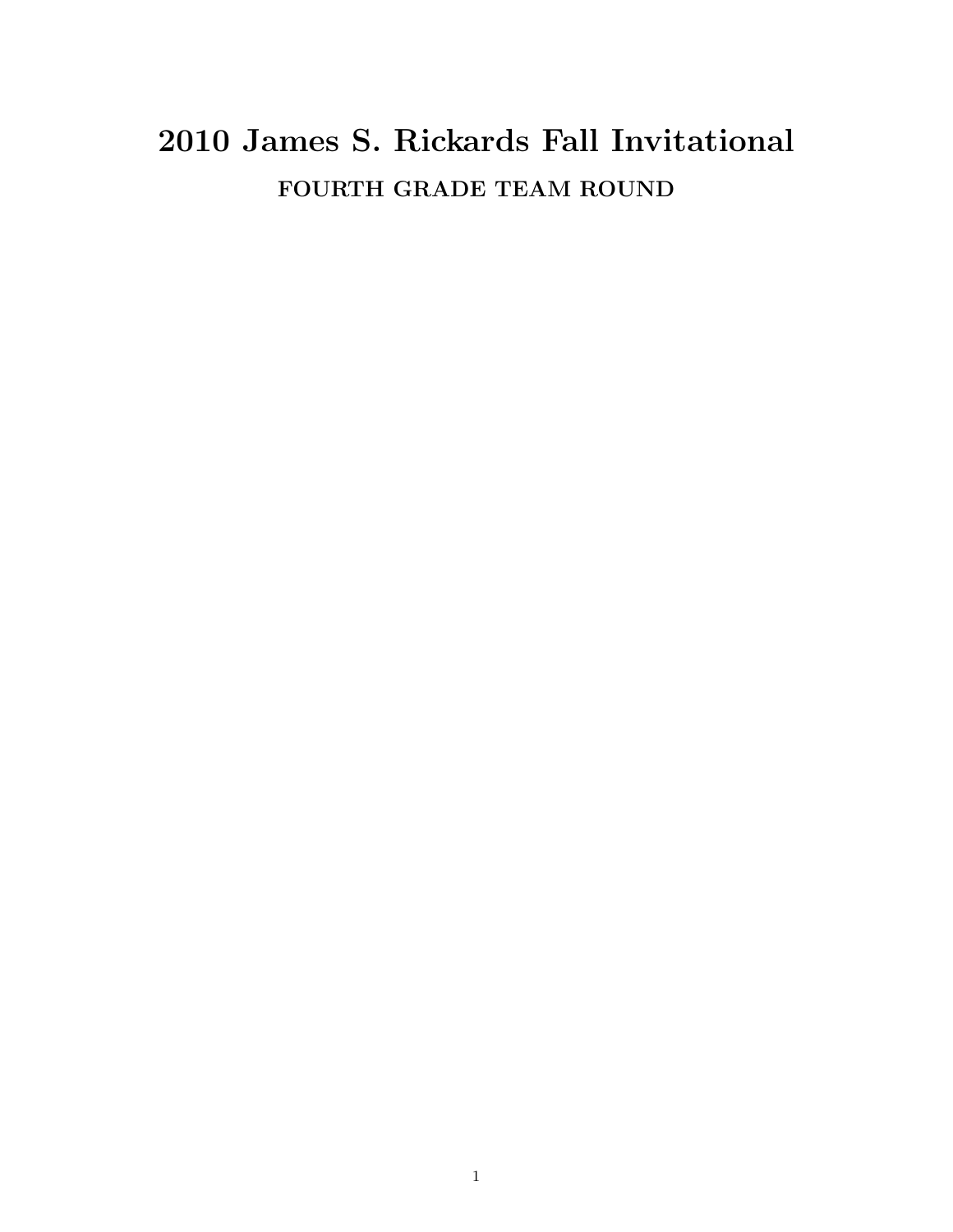1. (2 Points) Let

$$
A = 10 + 10 + 12 - 4.
$$
  
\n
$$
B = 3 \times 6 \div 2 + 4.
$$
  
\n
$$
C = 1 + 4 + 5 \times 6.
$$
  
\n
$$
D = \frac{2 + 3 + 5}{10}.
$$

Compute the value of  $B + C - A \times D$ .

- 2. (2 Points) A circle has a radius of 10. Using the approximation  $\pi \approx 3$ , compute the area of this circle.
- 3. (2 Points) Two numbers x and y have a sum of 102 and a difference of 68. Compute the value of  $x \times y$ .
- 4. (2 Points) Fernando Muslera, the Uruguayan goalkeeper, saved the following number of goals in the first 9 games of the season: 5, 4, 2, 1, 3, 2, 4, 3, 3. Let
	- $A =$  the mean (average) number of goals saved.
	- $B =$  the median (middle) number of goals saved.
	- $C =$  the mode (most common) of goals saved.

Compute the value of  $A + B + C$ .

5. (3 Points) How many squares are in the following figure? Consider squares of all sizes!



- 6. (3 Points) The Cupcakes Dance Troupe decides to go to the movies one day. There are 15 people, and the vans that they must travel in carry a maximum of 7 people. Find the minimum number of vans needed to carry the Cupcakes Dance Troupe to the movies.
- 7. (3 Points) In the 2010 Vancouver Winter Olympics, the moguls score was determined by the sum of the turns, air, and time scores.

Champion Alexandre Bilodeau's scores were as follows: Turns: 14.2, Air: 5.44, Time: 7.21. Let A equal his moguls score.

The silver medal scores were as follows: Turns: 14.2, Air: 5.43, Time: 6.95. Let B equal the moguls score.

Compute the value of  $A + B$ .

- 8. (3 Points) David the merchant buys pillows at \$5 each and then sells them at \$13 dollars each. How much profit, in dollars, does David make if he buys 20 pillows but only manages to sell 10 of them?
- 9. (4 Points) On the day before the Rickards Invitational, Sally tries to count sheep to help herself fall asleep. She counts the sheep in groups. She counts 1 sheep in the first group, 3 sheep in the second group, 5 sheep in the third group, and so on. How many sheep does she count in the tenth group?